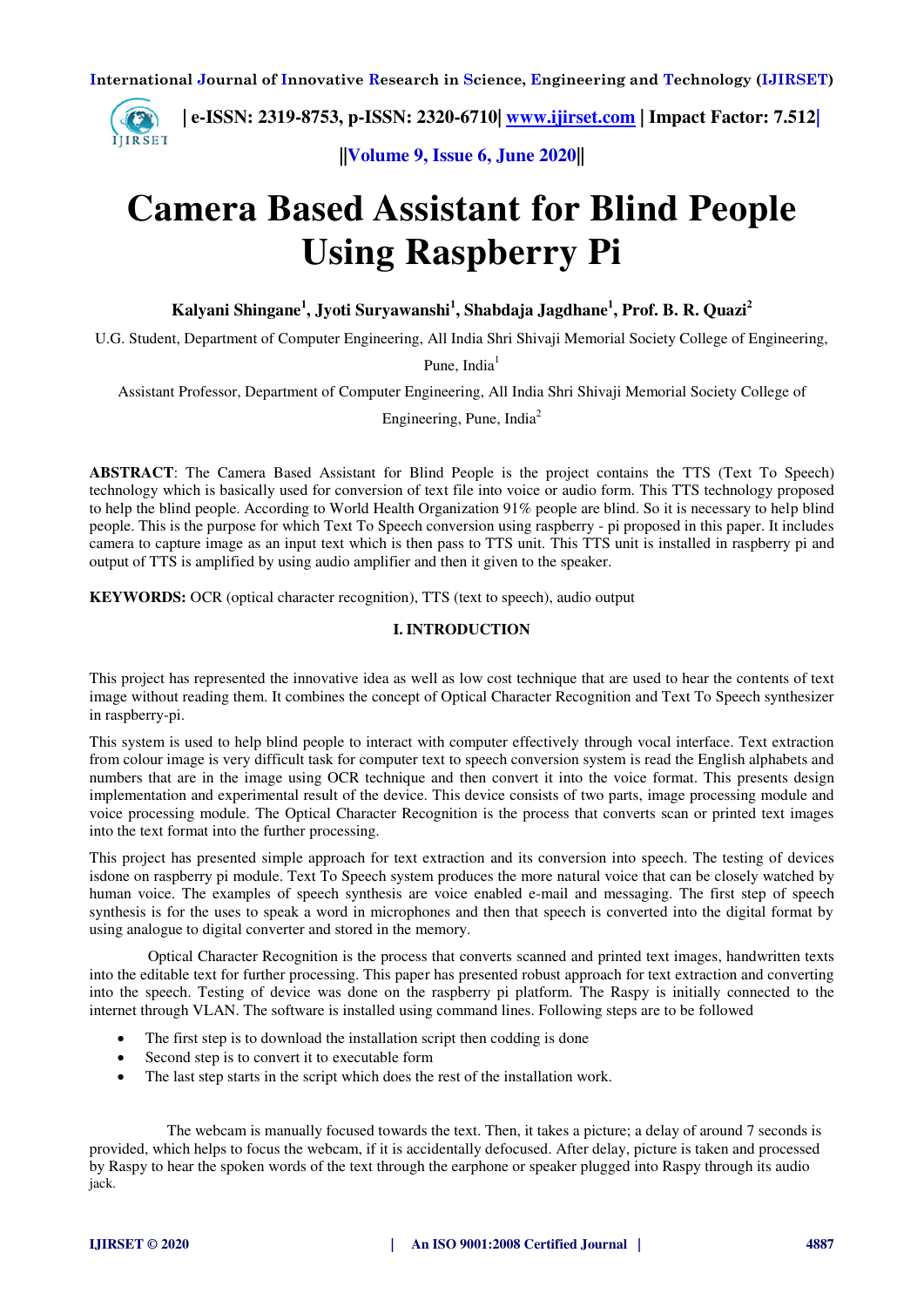IJIRSET

 **| e-ISSN: 2319-8753, p-ISSN: 2320-6710| [www.ijirset.com](http://www.ijirset.com/) | Impact Factor: 7.512| ||Volume 9, Issue 6, June 2020||** 

## **II. OBJECTIVES**

- Blind people will effectively interact with the computer through the vocal interface.
- TTS allows to understand the information in an easier way.
- Detect text on an image and convert it into audio format.
- It can convert both capital as well as small letters and remove impurity in an image.
- The main objective of project is the blind people will get the output in voice format.

## **III. PROPOSED WORK**

[1] Reading is important in today's life. Printed text is everywhere in the form of receipts, bank documents, reports, books. There are many systems build to convert text to speech, but they can't handle product labelling. This paper proposed camera based assistant text reading to help blind peoples to read the product label and other printed text. Main prototype of this system are 1) Novel based algorithm to solve aiming problem.2) Novel algorithm of automatic text localization to remove the background of the text image and collect text on the image. 3) Camera based framework used for blind people to read text.

Chaw suthu et.al proposed text to speech conversion. This paper considers computer based system that can read any text, whether it was introduced in the computer by scan and submitted to an OCR system. There are many systems which convert text into speech. The OCR system is used for the character recognition. The recognize character save in notepad file as text. Then this text file directly gives to the computer as an input. Then speech through that uses MATLAB. But this system cannot detect small letters.

Proposed that this project introduced smart device that useful for visually impaired peoples. This project uses the technology of camera based assistant device that can be useful for blind people to read documents and other printed text. The work is implementing capturing image technique in an embedded system. In this system has a camera as an input device to detect the printed text for reorganization and that scanned text is process by a software OCR.

**The major goals of our new system are as follows:** 

- **TTS technology allows them to understand information in a way that makes content easier to retain and** 
	- **convert it in to audio file.**
- **Detect text on the image and create text file then convert it into audio file**
- **It can convert both capital as well as small lettersand remove impurity in an image**
- **The main objective of Text To Speech Converter the blind people got the output in the voice format**

#### *A.SYSTEM ARCHITECTURE*

 The block diagram of Text To Speech device, first block is image processing module, where OCR converts .jpg to .txt form. Second is the voice processing module which converts .txt to speech.



### Fig.1 SYSTEM ARCHITECTURE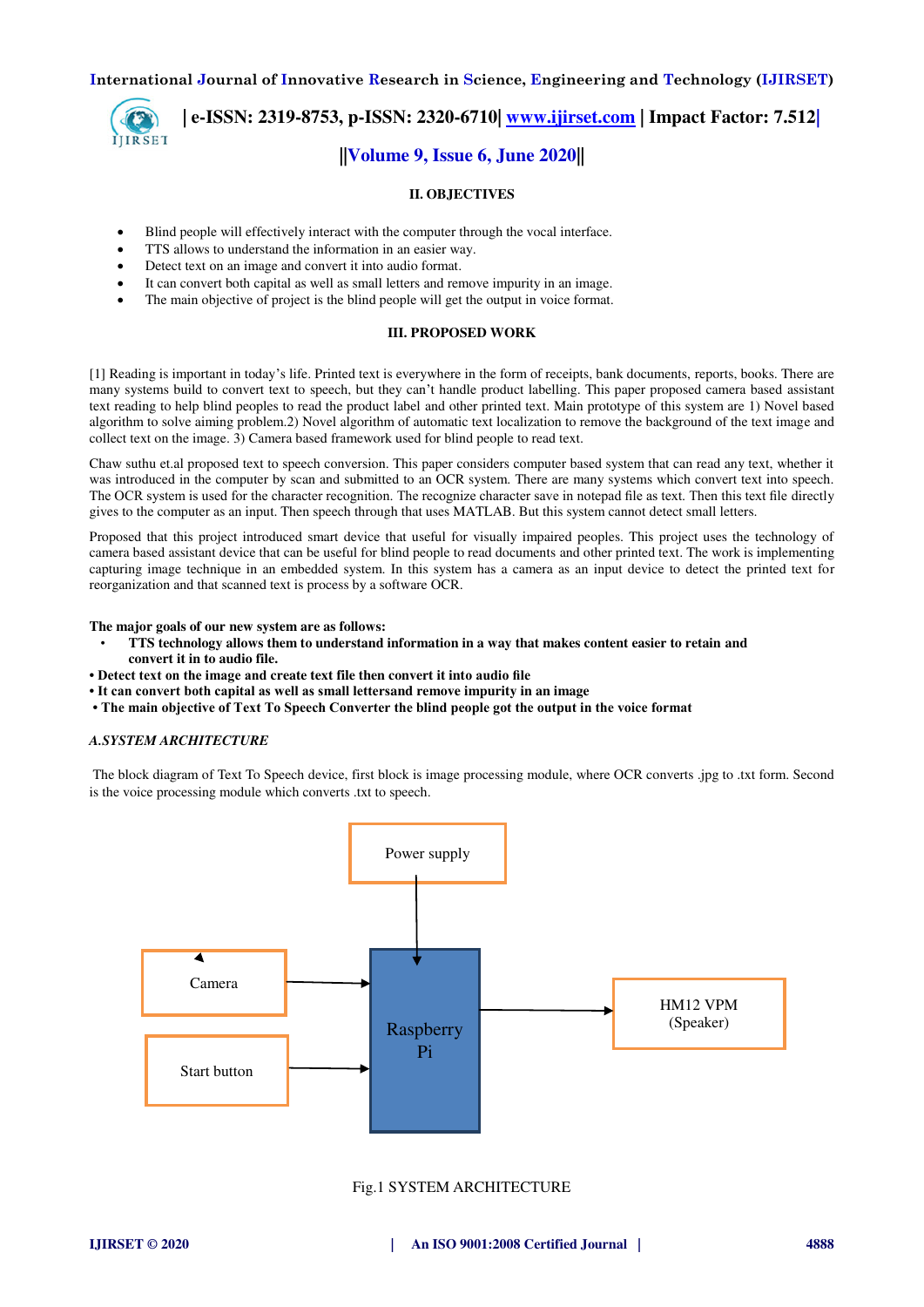

 **| e-ISSN: 2319-8753, p-ISSN: 2320-6710| [www.ijirset.com](http://www.ijirset.com/) | Impact Factor: 7.512| ||Volume 9, Issue 6, June 2020||** 

## *B. BLOCK DIAGRAM*

## **Working**

It contains the following components:

- Power supply It is an electrical device that can supplies the electrical power. 5v supply is used in that.
- Ethernet It is used to access the e-dictionary website.
- Camera This is used for capturing image
- Raspberry pi This project has been built around Raspberry pi B+ processor board.

## *C. OCR PROCESS*



Fig.2: OCR Process

- Webcam capture the image then image can be read.
- Pre-processing is done in second step
- Color image is converted into gray scale and then gray scale is converted into the binary image.
- Character is extract and resize the image.
- Load templates can be matched.
- Remove the background.

Above process is done in the image processing and remaining process are done in voice processing. The image is converted into text and text is converted into the speech.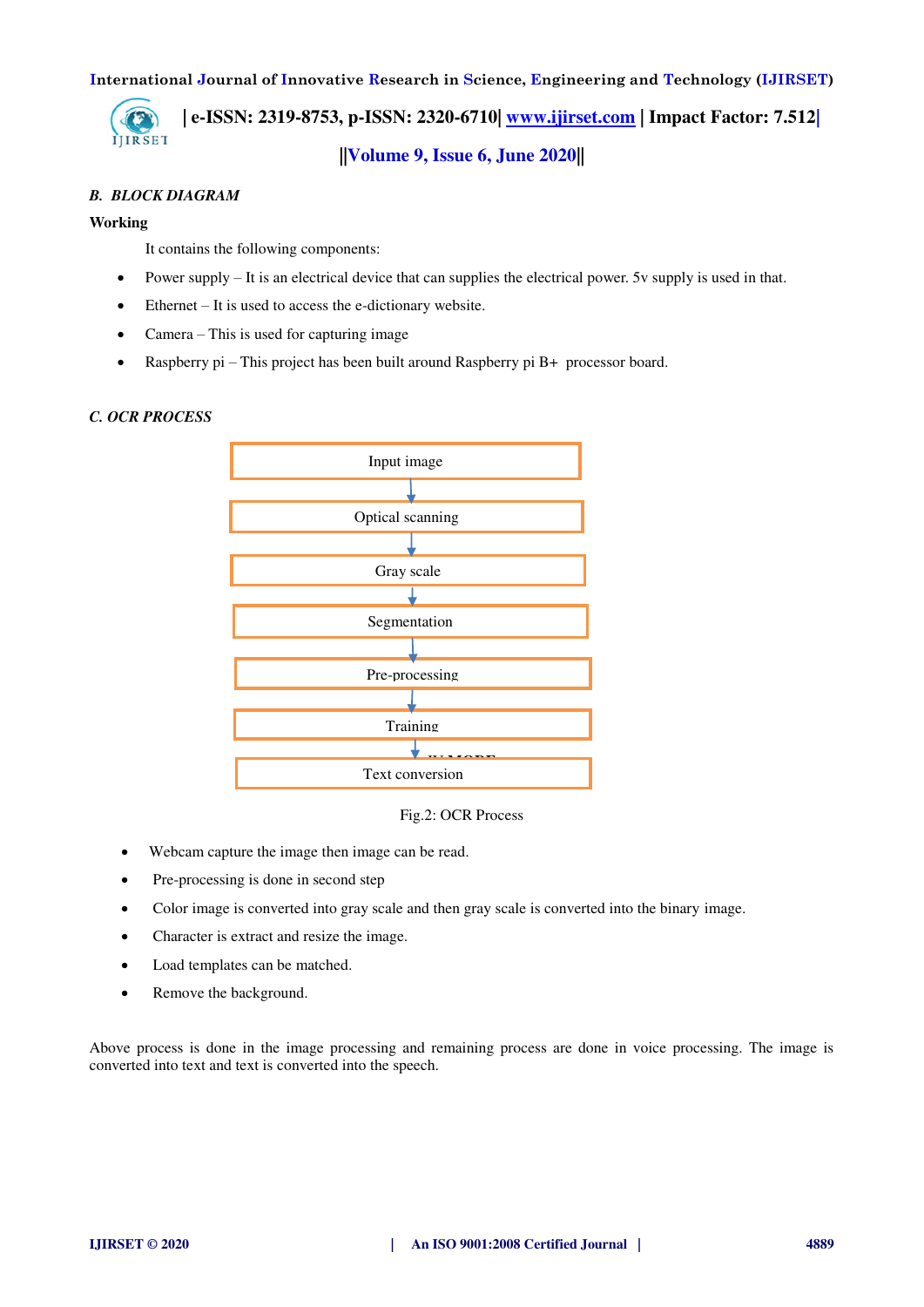

 **| e-ISSN: 2319-8753, p-ISSN: 2320-6710| [www.ijirset.com](http://www.ijirset.com/) | Impact Factor: 7.512|**

**||Volume 9, Issue 6, June 2020||** 

## *D. TEXT TO SPEECH CONVERSION*



#### Fig.3 TEXT TO SPEECH CONVERSION

## **Following steps are required:**

- In that e-speak library is used
- So that first we check the e-speak library is available in computer or not. If e-speak library is not available then then we can get error.
- Comparing the input string with e-speak string.
- Extract the voice.
- Initialize the wave player for convert the text to speech.
- Finally we can get the output.

## *E. BLOCK DIAGRAM OF IMAGE TO SPEECH DEVICE*





 In this project we are identifying English alphabets. Before feeding the image to OCR, it is converted to a binary image to increase the recognition accuracy. Image binary conversion is done by using Image Magic Software which is another open source tool for image manipulation. The output of OCR is the text which is stored in a file (speech.txt)

## **ADVANTAGES**

- It helps to improve reading, spelling, writing skills.
- Quick response.
- Output will be in voice format which is easily understand to blind people